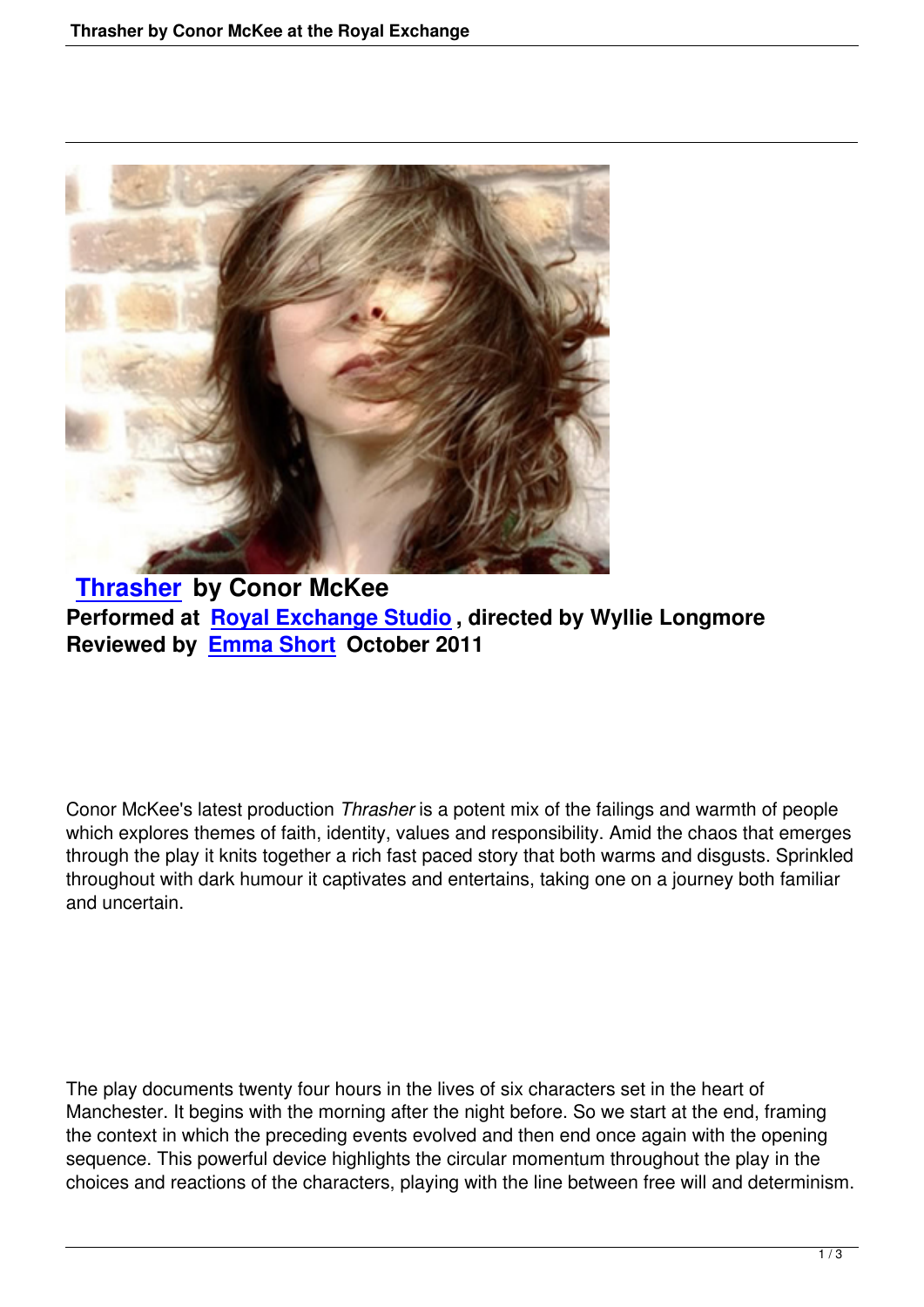The lighting design directs our attention during this sequence by illuminating the characters in turn. Dialogue begins with the ringing of phones, stirring of waking couples, emergence of arguments and soliloquy of a solitary sole in an armchair. This is the aperitif, hinting at the flavour of what is to come, then serving as the inevitable digestif.

The plot oozes a fatalistic sense of karmic energy. Vic (Cathy Shiel) decided long ago what she was good for, so the hatred and aggression towards those she likes to manipulate ensures she remains in the relationship that she deserves. Colin's (Darren John Langford) drug habit and poisonous charm makes him think he can have all he wants, whenever he wants it. We wait to see if he can transcend the hedonism that he thinks frees him or remains trapped by it. For quick talking loser and loveable rogue Lee (Ryan Greaves) the karma is unkind. His path is marked and paved with every lie that rolls effortlessly off his tongue leading him further into a troubling situation of poignant inevitability.

The play doesn't condemn all the characters to this fate however, and thankfully offers them the hope of redemption in the form of chance meetings and moments of possibility. Frank (Declan Wilson) and Jenny's (Claire Disley) chance meeting allows them both, to confide in each other as strangers. However life is never simple, and thus the play doesn't leave us with a tidy conceit. We find ambiguity within Chloe's (Katie McArdie) journey where McKee tests our sense of justice in a compelling and sympathetic way. So whilst some suffer or instigate the ills of the evening, others share moments of solace and catharsis.

The cast performances are powerful and full of pathos. McKee has them reveal a pivotal story from their past at that most poignant of hours - 4am, which completes a picture of why they are where they are now. The generous portrayal of the characters however doesn't excuse their behaviour but serves to underline the circumstances and choices that trap them.